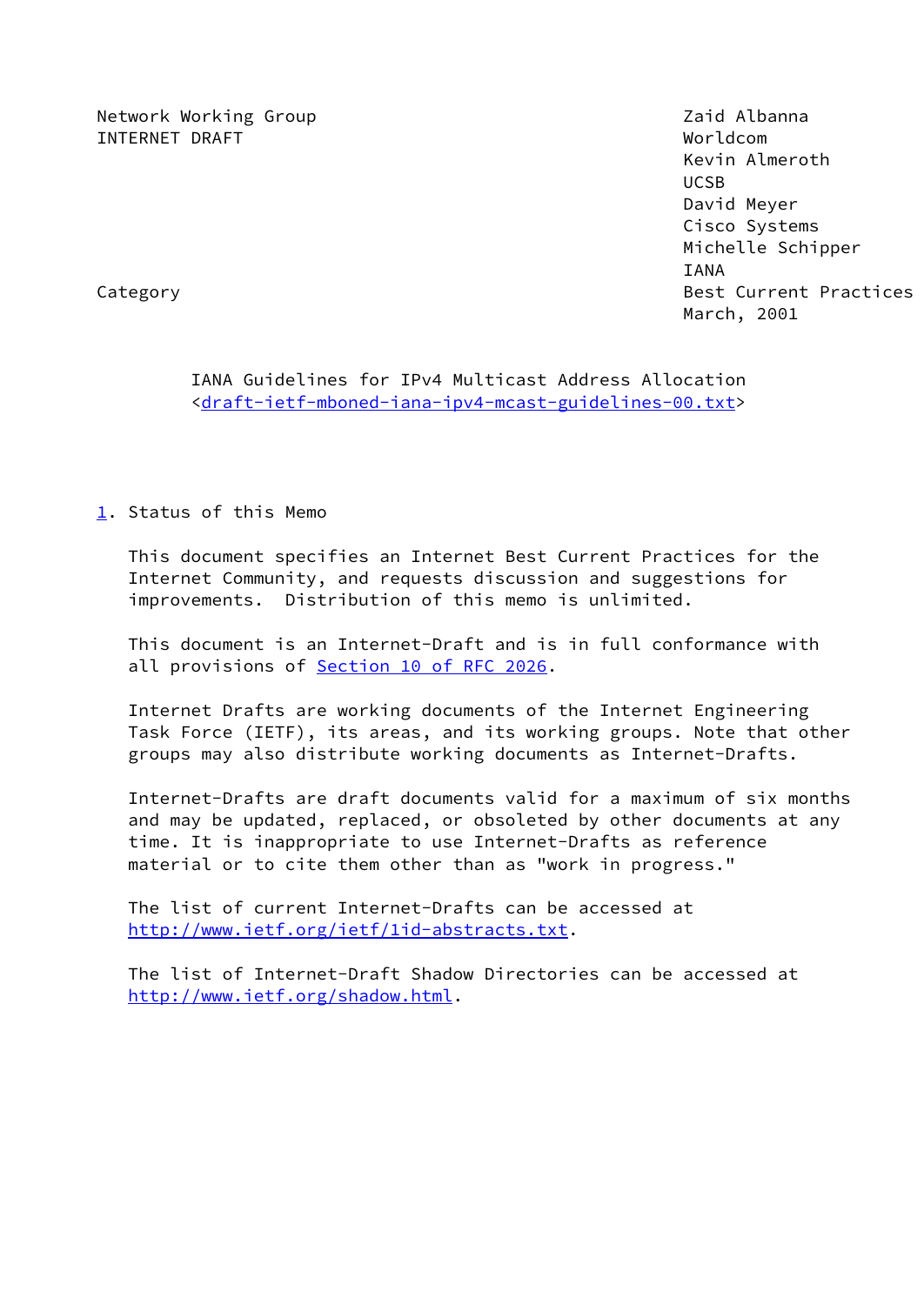Internet Draftdraft-ietf-mboned-iana-IPv4-mcast-guidelines-00.txtMarch, 2001

## <span id="page-1-0"></span>[2](#page-1-0). Copyright Notice

Copyright (C) The Internet Society (2001). All Rights Reserved.

## <span id="page-1-1"></span>[3](#page-1-1). Abstract

 This memo provides guidance for the IANA in assigning IPv4 multicast addresses.

## <span id="page-1-2"></span>[4](#page-1-2). Introduction

 The Internet Assigned Numbers Authority (IANA) (www.iana.org) is charged with allocating parameter values for fields in protocols which have been designed, created or are maintained by the Internet Engineering Task Force (IETF). [RFC 2780](https://datatracker.ietf.org/doc/pdf/rfc2780) [\[RFC2780](https://datatracker.ietf.org/doc/pdf/rfc2780)] provides the IANA guidance in the assignment of parameters for fields in newly developed protocols. This memo expands on section [4.4.2 of RFC 2780](https://datatracker.ietf.org/doc/pdf/rfc2780#section-4.4.2) and attempts to codify existing IANA practice used in the assignment IPv4 multicast addresses.

 The terms "Specification Required", "Expert Review", "IESG Approval", "IETF Consensus", and "Standards Action", are used in this memo to refer to the processes described in [\[RFC2434](https://datatracker.ietf.org/doc/pdf/rfc2434)]. The keywords MUST, MUST NOT, MAY, OPTIONAL, REQUIRED, RECOMMENDED, SHALL, SHALL NOT, SHOULD, SHOULD NOT are to be interpreted as defined in [RFC 2119](https://datatracker.ietf.org/doc/pdf/rfc2119) [\[RFC2119](https://datatracker.ietf.org/doc/pdf/rfc2119)].

 In general, due to the relatively small size of the IPv4 multicast addresses space, further allocation of IPv4 multicast address space is not recommended. Specifically, the IANA should only assign addresses in those cases where the dynamic selection (SDP/SAP), GLOP, SSM or Administratively Scoped address spaces cannot be used. The guidelines described below are reflected in [http://www.iana.org.](http://www.iana.org)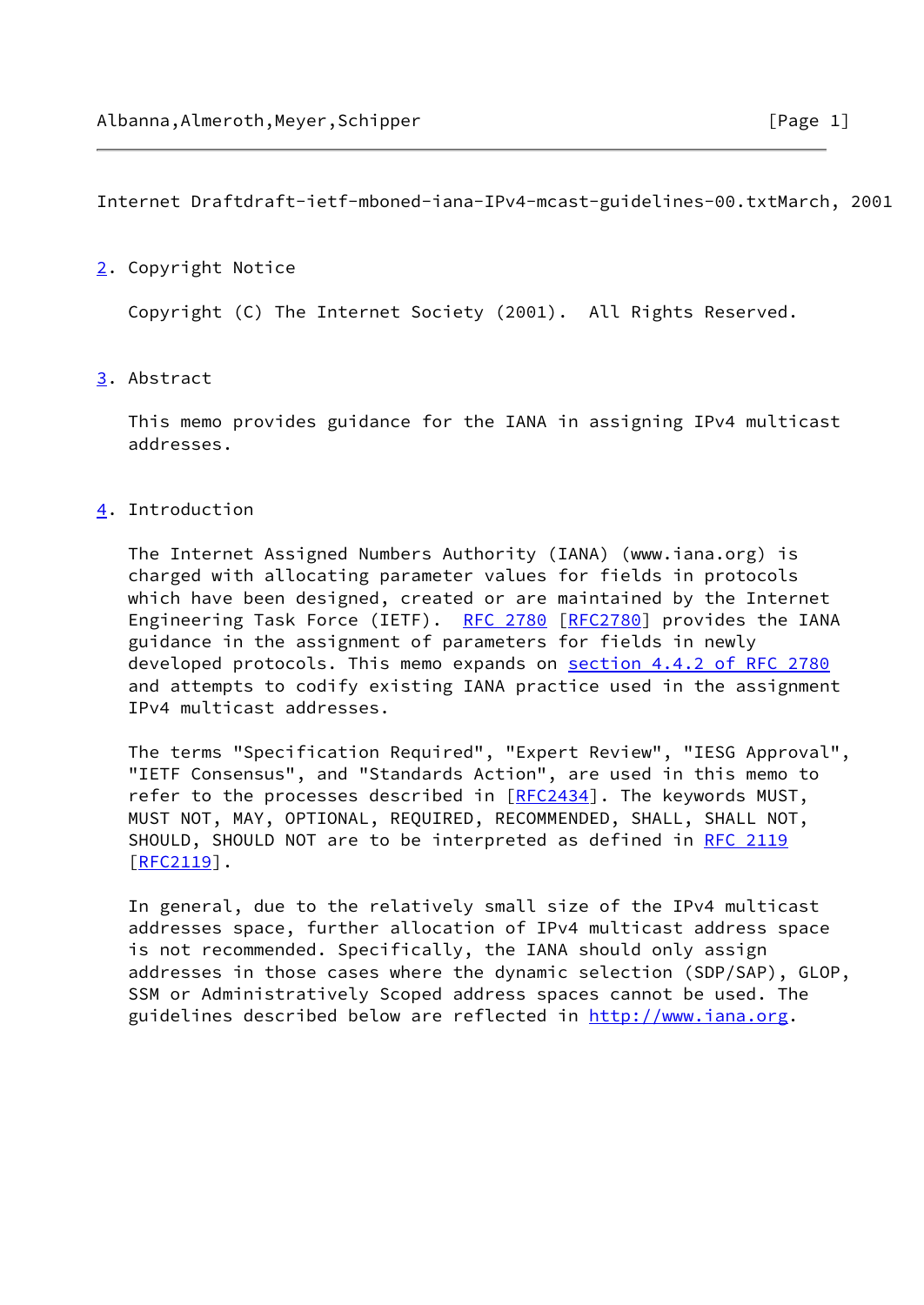Albanna,Almeroth,Meyer,Schipper [Page 2]

Internet Draftdraft-ietf-mboned-iana-IPv4-mcast-guidelines-00.txtMarch, 2001

#### <span id="page-2-0"></span>[5](#page-2-0). Definition of Current Assignment Practice

 Unlike IPv4 unicast address assignment, where blocks of addresses are delegated to regional registries, IPv4 multicast addresses are assigned directly by the IANA. Current allocations appear as follows [\[IANA](#page-9-0)]:

| 224.0.0.0 | $-224.0.0.255$                  | (224.0.0/24) | Local Network Control Block     |
|-----------|---------------------------------|--------------|---------------------------------|
| 224.0.1.0 | $-224.0.1.255$                  | (224.0.1/24) | Internetwork Control Block      |
| 224.0.2.0 | $-224.0.255.0$                  |              | AD-HOC Block                    |
| 224.1.0.0 | $-224.1.255.255$                | (224.1/16)   | ST Multicast Groups             |
| 224.2.0.0 | $-224.2.255.255$                | (224.2/16)   | SDP/SAP Block                   |
|           | $224.252.0.0 - 224.255.255.255$ |              | DIS Transient Block             |
| 225.0.0.0 | $-225.255.255.255(225/8)$       |              | MALLOC Block                    |
| 226.0.0.0 | $-231.255.255.255$              |              | <b>RESERVED</b>                 |
| 232.0.0.0 | $-232.255.255.255(232/8)$       |              | Source Specific Multicast Block |
| 233.0.0.0 | $-233.255.255.255(233/8)$       |              | GLOP Block                      |
| 234.0.0.0 | $-238.255.255.255$              |              | <b>RESERVED</b>                 |
| 239.0.0.0 | $-239.255.255.255(239/8)$       |              | Administratively Scoped Block   |
|           |                                 |              |                                 |

 The IANA generally allocates addresses from the Local Network Control, Internetwork Control, and AD-HOC blocks. Allocation guidelines for each of these blocks, as well as for the MALLOC, Source Specific Multicast, GLOP and Administratively Scoped Blocks, are described below.

 Note that while some applications may informally use arbitrary parts of the IPv4 multicast address space (e.g., 229/8), an application MUST NOT use address space that is not allocated as described in this memo.

<span id="page-2-1"></span>[6](#page-2-1). Local Network Control Block (224.0.0/24)

Addresses in the Local Network Control block are used for protocol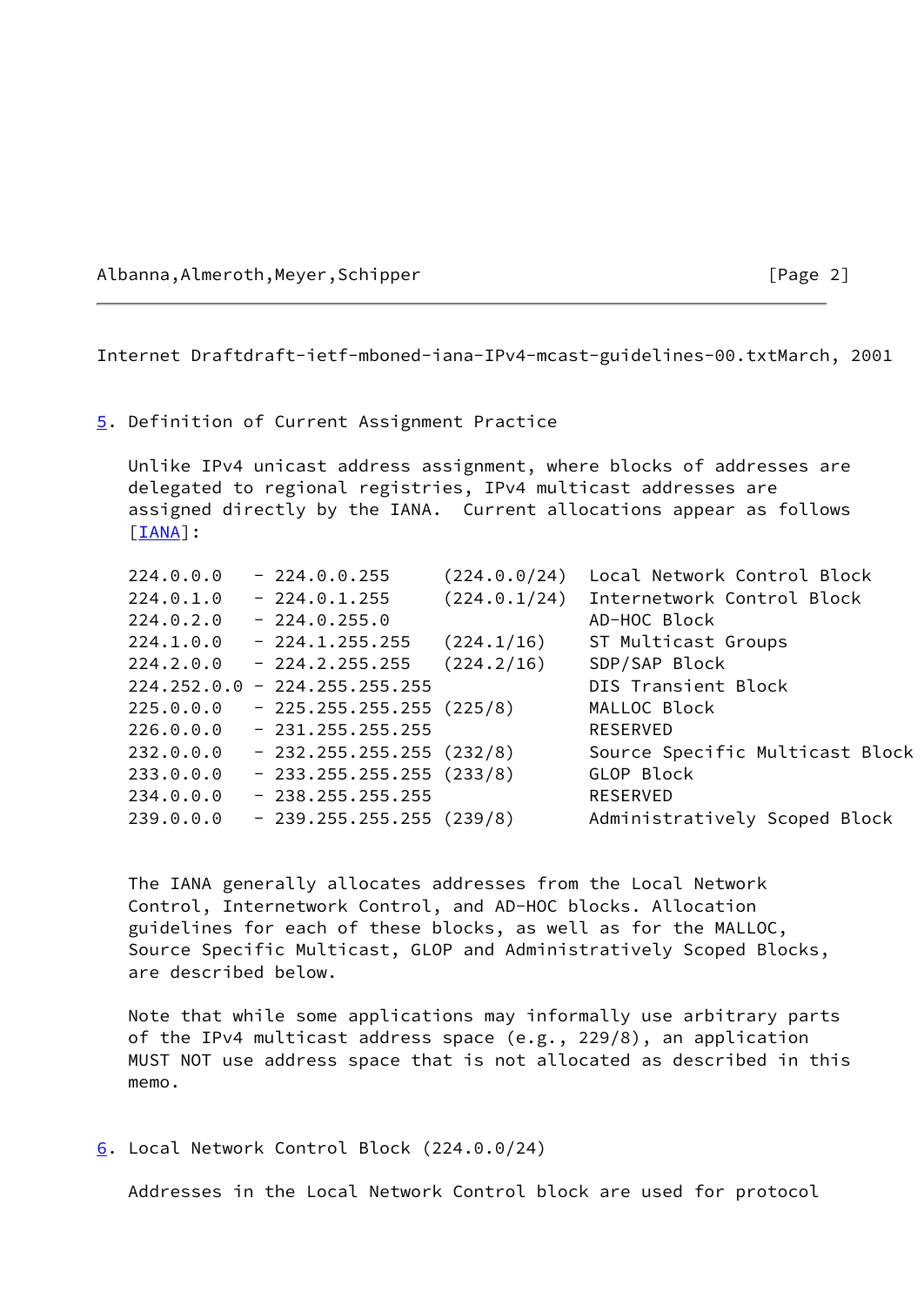control traffic that is not forwarded off link. Examples of this type of use include OSPFIGP All Routers (224.0.0.5) [\[RFC2328](https://datatracker.ietf.org/doc/pdf/rfc2328)].

<span id="page-3-0"></span>[6.1](#page-3-0). Allocation Guidelines

 Allocation of addresses in the Local Network Configuration Block SHOULD BE be accompanied by a specification ("Specification Required"). This specification will typically take the form of an internet draft or RFC.

Albanna,Almeroth,Meyer,Schipper [Page 3]

Internet Draftdraft-ietf-mboned-iana-IPv4-mcast-guidelines-00.txtMarch, 2001

<span id="page-3-1"></span>[7](#page-3-1). Internetwork Control Block (224.0.1/24)

 Addresses in the Internetwork Control block are used for protocol control that must be forwarded through the Internet. Examples include 224.0.1.1 (NTP [\[RFC2030](https://datatracker.ietf.org/doc/pdf/rfc2030)]) and 224.0.1.68 (mdhcpdisover [\[RFC2730](https://datatracker.ietf.org/doc/pdf/rfc2730)]).

<span id="page-3-2"></span>[7.1](#page-3-2). Allocation Guidelines

 Allocation of addresses in the Internetwork Control block SHOULD BE accompanied by a specification ("Specification Required"). This specification will typically take the form of an internet draft or RFC.

<span id="page-3-3"></span>[8](#page-3-3). AD-HOC Block (224.0.2.0/24 - 224.0.255.0/24)

 Addresses in the AD-HOC block have traditionally been allocated for those applications that don't fit in either the Local or Internetwork Control blocks. These addresses are globally routed and are typically used by applications that require small blocks of addressing (e.g., less than a /24).

<span id="page-3-4"></span>[8.1](#page-3-4). Allocation Guidelines

 Allocation of addresses in the AD-HOC Block SHOULD BE accompanied by a specification ("Specification Required").This specification will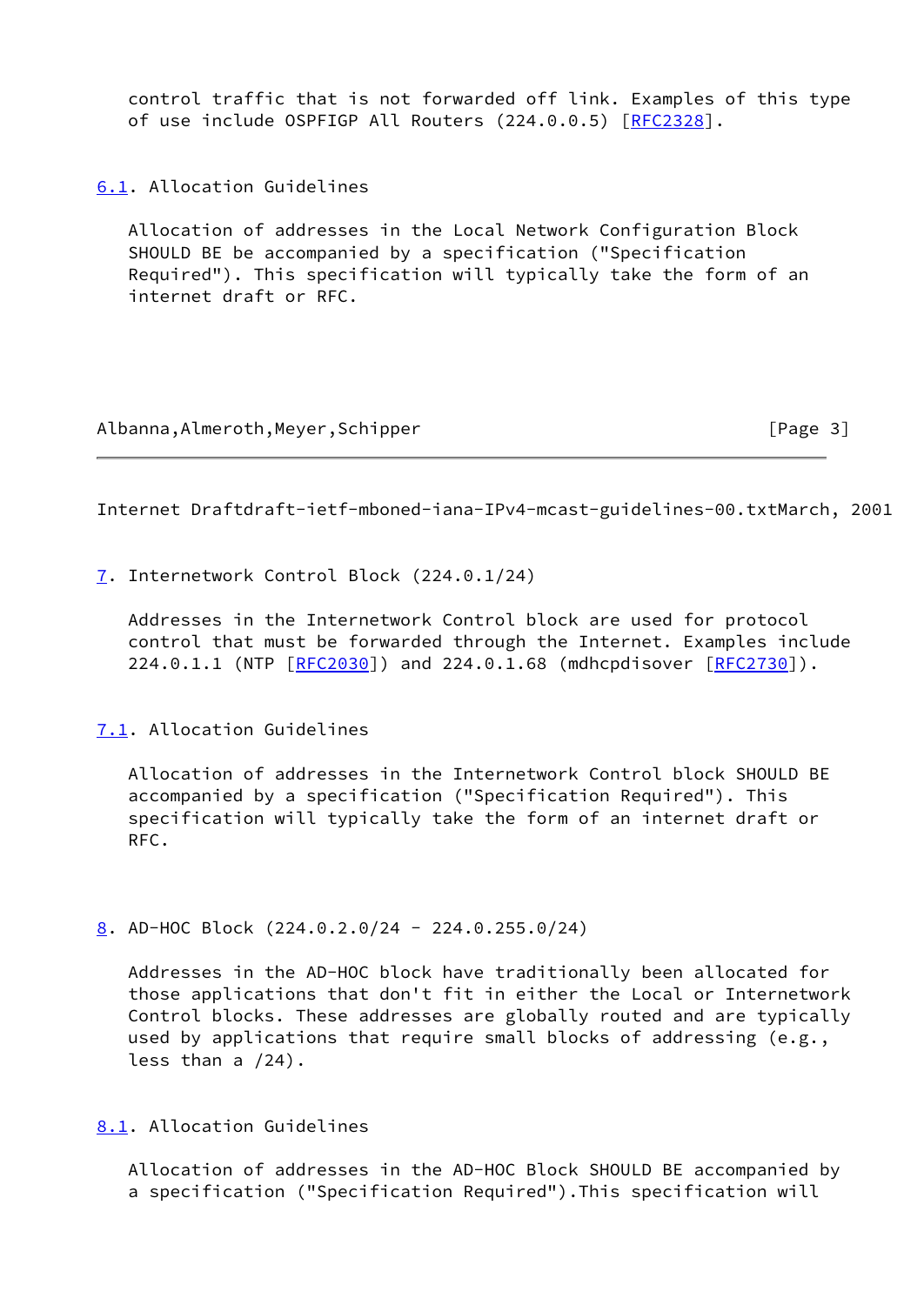typically take the form of an internet draft or RFC. In general, the IANA SHOULD NOT assign addressing in the AD-HOC Block.

<span id="page-4-0"></span>[9](#page-4-0). SDP/SAP Block (224.2/16)

 Addresses in the SDP/SAP block are used by applications that receive addresses through the Session Announcement Protocol [\[RFC2974](https://datatracker.ietf.org/doc/pdf/rfc2974)] for use via applications like the session directory tool (such as [SDR](#page-10-0)  $[SDR]$ ).

# <span id="page-4-1"></span>[9.1](#page-4-1). Allocation Guidelines

 Since addresses in the SDP/SAP block are chosen randomly from the range of addresses not already in use [[RFC2974](https://datatracker.ietf.org/doc/pdf/rfc2974)], no IANA allocation policy is required. Note that while no additional IANA allocation is required, addresses in the SDP/SAP block are explicitly for use by SDP/SAP and MUST NOT be used for other purposes.

# Albanna,Almeroth,Meyer,Schipper [Page 4]

Internet Draftdraft-ietf-mboned-iana-IPv4-mcast-guidelines-00.txtMarch, 2001

<span id="page-4-2"></span>[10.](#page-4-2) MALLOC Block (225/8)

 Addresses in the MALLOC block are dynamically allocated by the MALLOC suite of protocols [[RFC2908\]](https://datatracker.ietf.org/doc/pdf/rfc2908). This assignment is temporary and MUST BE reviewed annually.

<span id="page-4-3"></span>[10.1](#page-4-3). Allocation Guidelines

 Since addresses in the MALLOC block are chosen by elements of the MALLOC architecture, no IANA allocation policy is required. Note that while no additional IANA allocation is required, addresses in the MALLOC block are explicitly for allocation by MALLOC servers and MUST NOT be used for other purposes.

## <span id="page-4-4"></span>[11.](#page-4-4) Source Specific Multicast Block (232/8)

The Source Specific Multicast (SSM) block use is outlined in [\[SSM](#page-10-1)]. In general, SSM is an extension of IP Multicast in which traffic is forwarded to receivers from only those multicast sources for which the receivers have explicitly expressed interest, and is primarily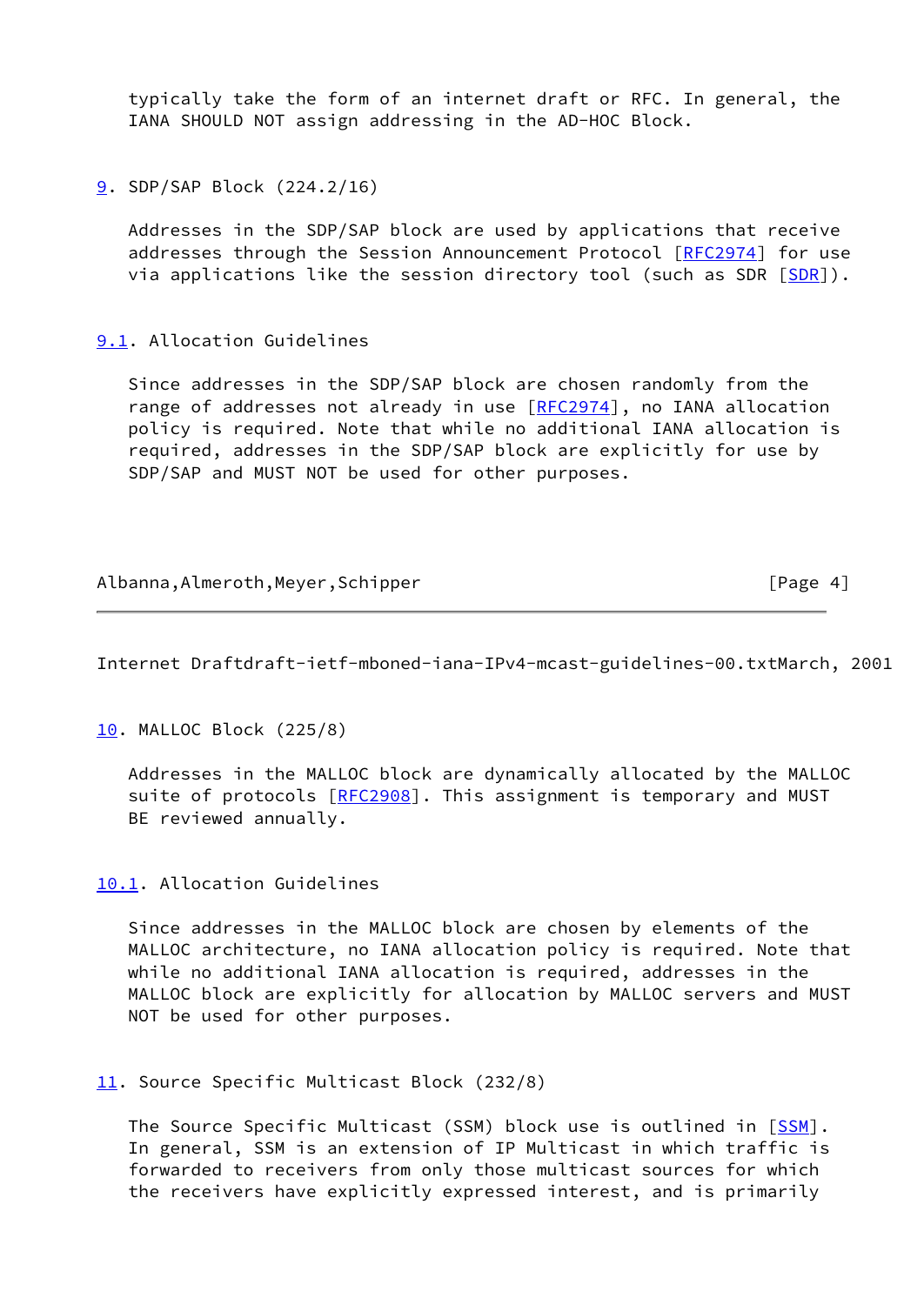targeted at one-to-many (broadcast) applications where large receiver audiences require traffic from a small number of well known sources.

<span id="page-5-0"></span>[11.1](#page-5-0). Allocation Guidelines

 Because the SSM model essentially makes the entire multicast address space local to the host, no IANA allocation policy is required. Note, however, that while no additional IANA allocation is required, addresses in the SSM block are explicitly for use by SSM and MUST NOT be used for other purposes.

<span id="page-5-1"></span>[12.](#page-5-1) GLOP Block (233/8)

 Addresses in the GLOP block are globally scoped statically assigned addresses. The assignment is made by mapping a domain's autonomous system number into the middle two octets of 233.X.Y.0/24. The mapping and allocation is defined in [\[RFC2770](https://datatracker.ietf.org/doc/pdf/rfc2770)].

Albanna,Almeroth,Meyer,Schipper [Page 5]

Internet Draftdraft-ietf-mboned-iana-IPv4-mcast-guidelines-00.txtMarch, 2001

<span id="page-5-2"></span>[12.1](#page-5-2). Allocation Guidelines

 Because addresses in the GLOP block are algorithmically preassigned, no IANA allocation policy is required. Note that while no additional IANA allocation is required, addresses in the GLOP block are allocated for use as defined in [RFC 2770](https://datatracker.ietf.org/doc/pdf/rfc2770) and MUST NOT be used for other purposes.

<span id="page-5-3"></span>[13.](#page-5-3) Administratively Scoped Address Block (239/8)

 Addresses in the Administratively Scoped Address block are for local use within a domain and are described in [\[RFC2365](https://datatracker.ietf.org/doc/pdf/rfc2365)].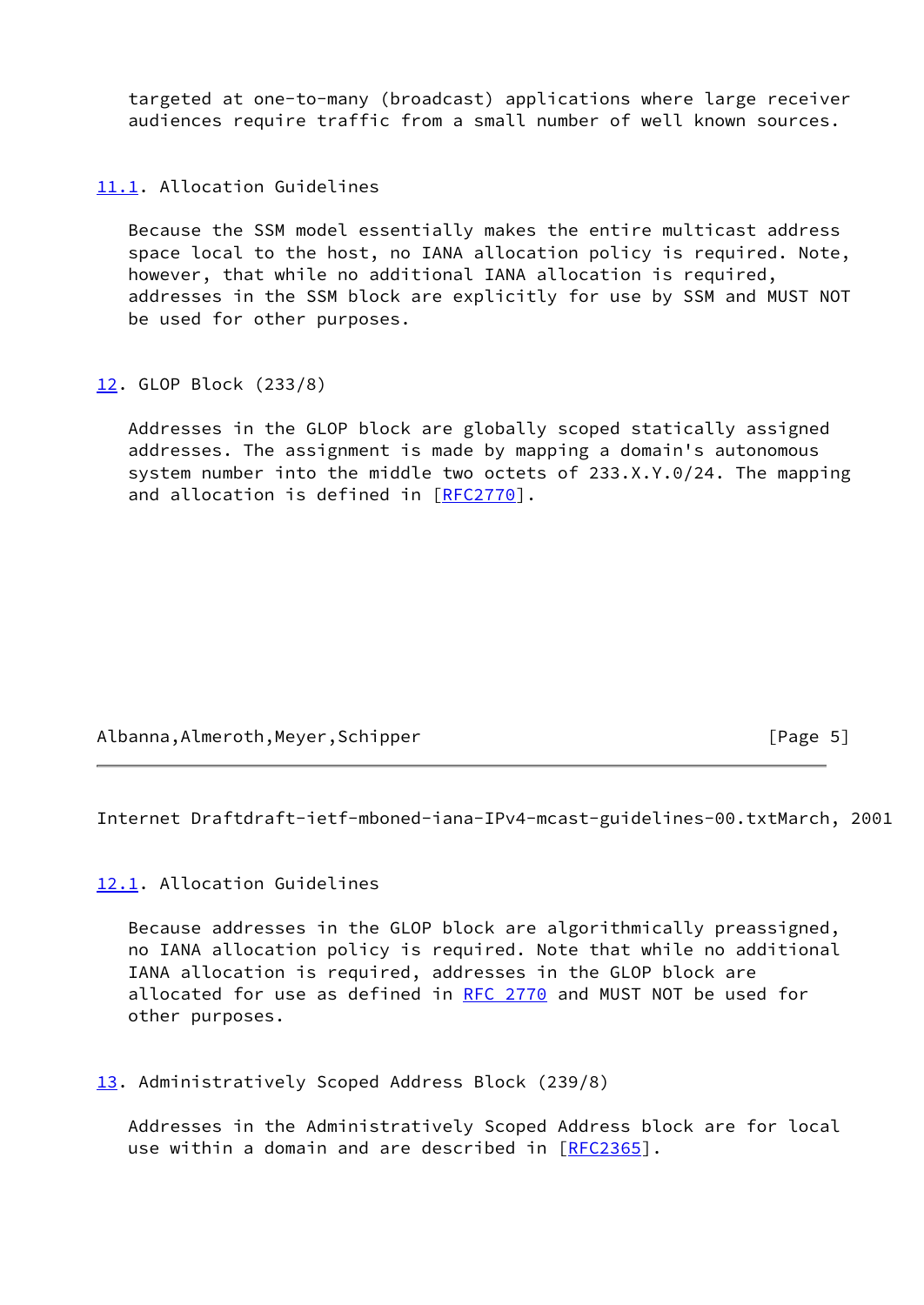# <span id="page-6-0"></span>[13.1](#page-6-0). Allocation Guidelines

 Since addresses in this block are local to a domain, no IANA allocation policy is required.

# <span id="page-6-1"></span>[13.1.1](#page-6-1). Relative Offsets

 The relative offsets are used to ensure that a service can be located independent of the extent of the enclosing scope (see [RFC 2770](https://datatracker.ietf.org/doc/pdf/rfc2770) for details). Since there are only 256 such offsets, the IANA should only assign a relative offset to a protocol that provides an infra- structure supporting service. See [[IANA\]](#page-9-0) for the current set of assignments.

# <span id="page-6-2"></span>[14.](#page-6-2) Annual Review

 Given the dynamic nature of IPv4 multicast and its associated infra structure, and the previously undocumented IPv4 multicast address assignment guidelines, the IANA should conduct an annual review of currently assigned addresses.

<span id="page-6-3"></span>[14.1](#page-6-3). Address Reclamation

 During the review described above, addresses that were mis-assigned should, where possible, be reclaimed or reassigned. An example of an address block that might be reclaimed is  $224.1.0/24$   $[REC1190]$ , as this was an experimental allocation and is not in use. In addition, those allocations in 224.0.1/24 that are not used for Internet-wide

Albanna,Almeroth,Meyer,Schipper [Page 6]

Internet Draftdraft-ietf-mboned-iana-IPv4-mcast-guidelines-00.txtMarch, 2001

 protocol control messages (as described above) above might be reclaimed.

 The IANA should also review assignments in the AD-HOC, DIS Transient Groups, and ST Multicast Groups blocks and reclaim those addresses that are not in use on the global Internet (i.e, those applications which can use SSM, GLOP, or Administratively Scoped addressing, or are not globally routed).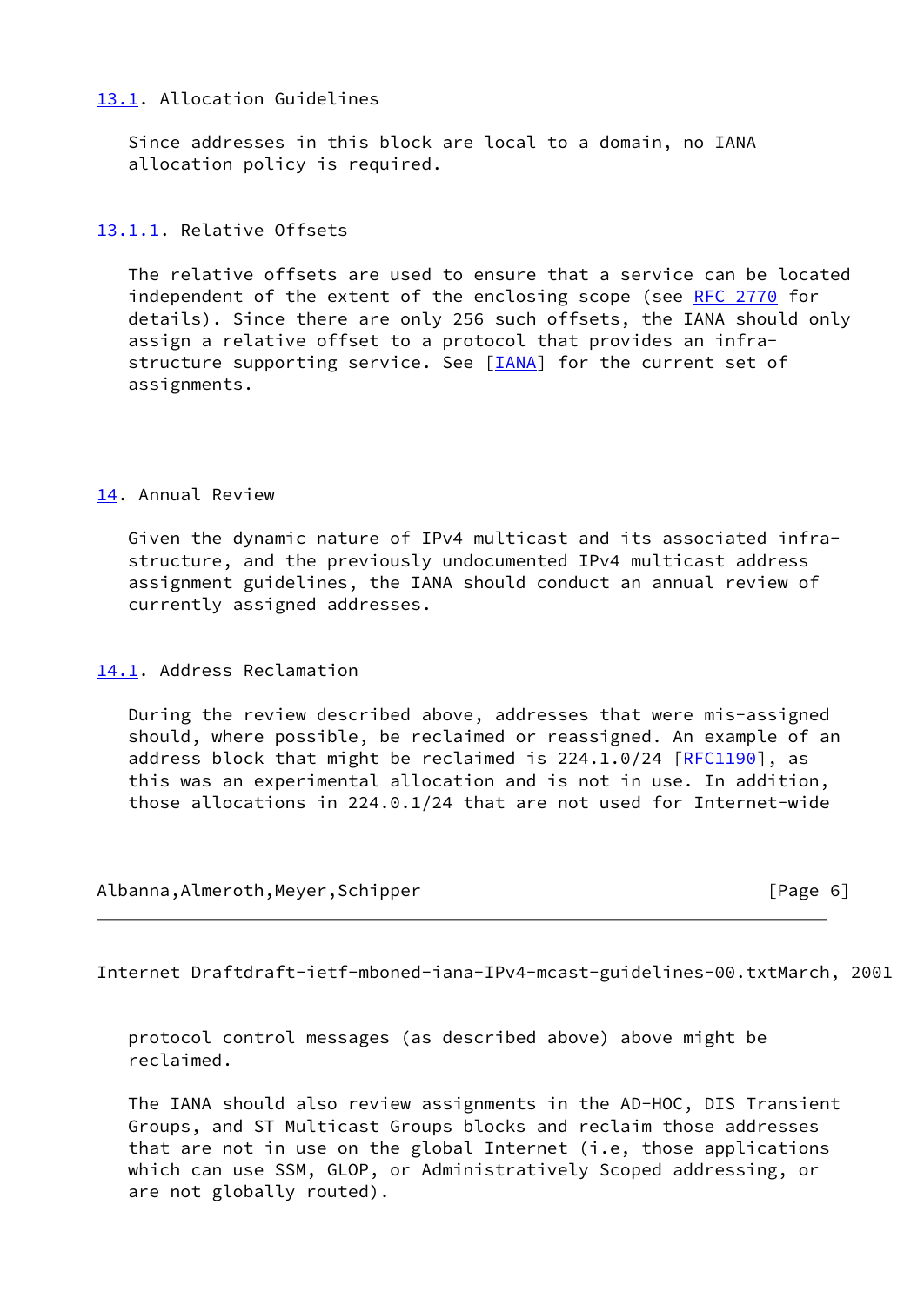## <span id="page-7-0"></span>[15.](#page-7-0) Use of IANA Reserved Addresses

Applications MUST NOT use addressing in the IANA reserved blocks.

### <span id="page-7-1"></span>[16.](#page-7-1) Appeals Process

 An applicant that is denied a multicast assignment may ask for additional consideration of its application. Such appeals SHOULD be granted only in those cases in which (i). the applicant did not provide a specification, or (ii). the applicant believes that the IANA did not understand the technical basis on which the application rests (and hence the need for assignment of globally scoped addressing).

### <span id="page-7-2"></span>[16.1](#page-7-2). Requirements [\[RFC2026](https://datatracker.ietf.org/doc/pdf/rfc2026)]

 All appeals must include a detailed and specific description of the facts of the dispute.

 All appeals must be initiated within two months of the public knowledge of the action or decision to be challenged.

 At all stages of the appeals process, the individuals or bodies responsible for making the decisions have the discretion to define the specific procedures they will follow in the process of making their decision.

 In all cases a decision concerning the disposition of the dispute, and the communication of that decision to the parties involved, must be accomplished within a reasonable period of time.

Albanna,Almeroth,Meyer,Schipper [Page 7]

Internet Draftdraft-ietf-mboned-iana-IPv4-mcast-guidelines-00.txtMarch, 2001

<span id="page-7-3"></span>[16.2](#page-7-3). Process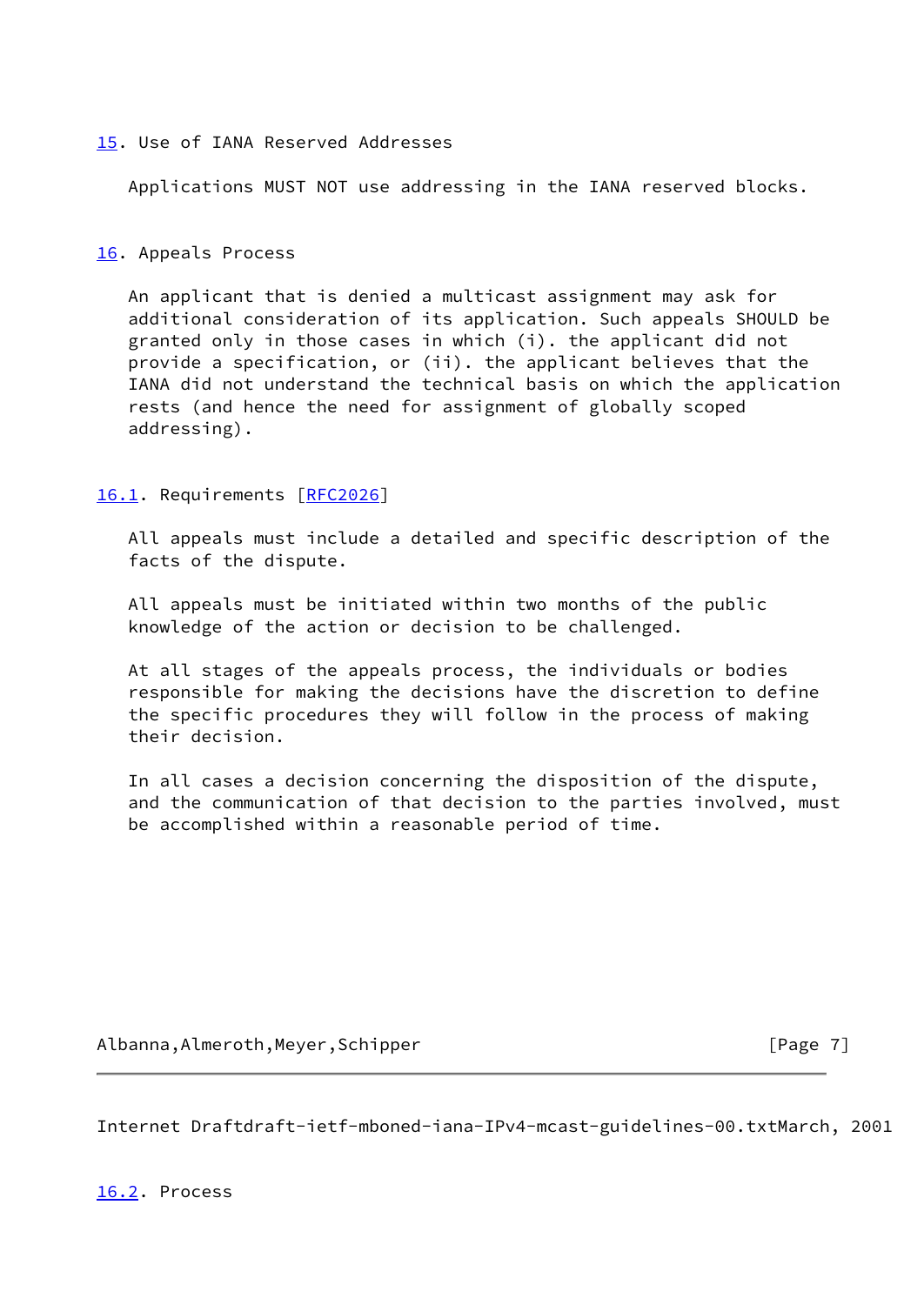When an application is appealed, the application (and specification, if one was provided) is to be reviewed by the IESG, indicating to the IANA whether the application should be accepted. The IESG MAY additionally employ Expert Review of the application.

### <span id="page-8-0"></span>[16.2.1](#page-8-0). Process Failure

 If an applicant should disagree with an action taken by the IANA and IESG in this process, that application should first try to clairfy its position with the IANA. If the IANA is unable to satisfy the applicant, the applicant may ask for its application (and specification, if one was provided) to be reviewed by the IAB.

 The IAB decision is final with respect to the question of whether an assignment should be made.

### <span id="page-8-1"></span>[17.](#page-8-1) Security Considerations

Security issues are not discussed in this memo.

#### <span id="page-8-2"></span>[18.](#page-8-2) Acknowledgments

 The authors would like to thank Joe St. Sauver and John Meylor for their constructive feedback and comments.

<span id="page-8-3"></span>[19.](#page-8-3) Author's Address:

 Zaid Albanna Worldcom 22001 Loudoun County Parkway Ashburn, VA. 20147 Email: zaid@mci.net

 Kevin Almeroth UC Santa Barbara Sata Barbara, CA. Email: almeroth@cs.ucsb.edu

 David Meyer Cisco Systems, Inc. 170 Tasman Drive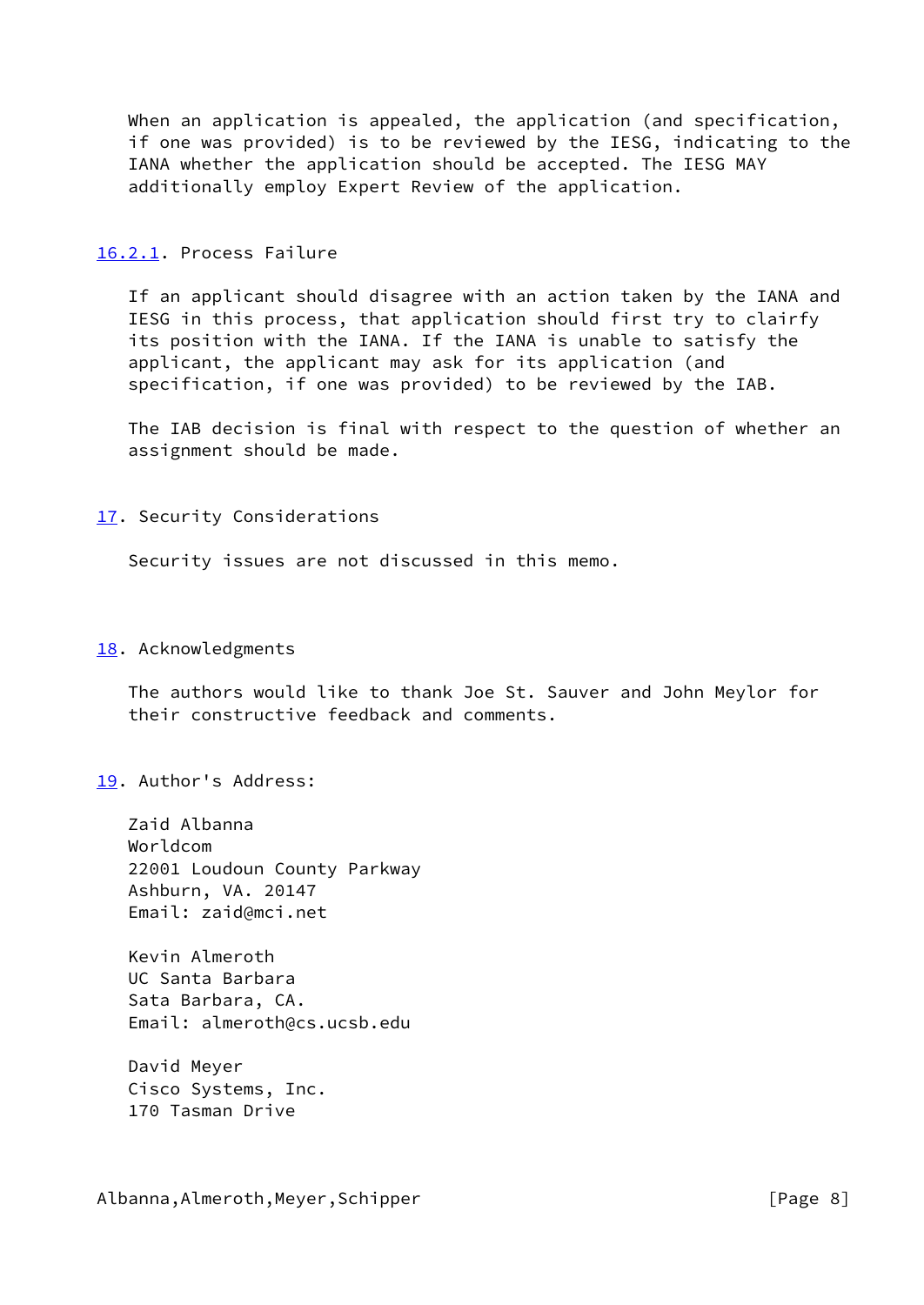Internet Draftdraft-ietf-mboned-iana-IPv4-mcast-guidelines-00.txtMarch, 2001

 San Jose, CA, 95134 Email: dmm@cisco.com

 Michelle Schipper IANA iana@iana.org

<span id="page-9-1"></span>[20.](#page-9-1) References

<span id="page-9-0"></span>

| [IANA]            | http://www.iana.org                                                                                                                        |
|-------------------|--------------------------------------------------------------------------------------------------------------------------------------------|
| [RFC1190]         | C. Topolcic, "Experimental Internet Stream<br>Protocol, Version 2 (ST-II)", RFC 1190, October,<br>1990.                                    |
| [RFC2026]         | S. Bradner, "The Internet Standards Process --<br>Revision 3", RFC2026, October 1996.                                                      |
| [RFC2030]         | Mills, D., Simple Network Time Protocol (SNTP) Version 4<br>for IPv4, IPv6 and OSI", D. Mills, October 1996.                               |
| $[RFC2119]$       | S. Bradner, "Key words for use in RFCs to<br>Indicate Requirement Levels", RFC 2119, March,<br>1997.                                       |
| [RFC2328]         | J. Moy, "OSPF Version 2", RFC 2328, April, 1998.                                                                                           |
| [RFC2365]         | D. Meyer, "Administratively Scoped IP Multicast", RFC<br>2365, July, 1998.                                                                 |
| $\lceil$ RFC2434] | Narten, T. and H. Alvestrand, "Guidelines for<br>Writing an IANA Considerations Section in RFCs",<br>BCP 26, RFC 2434, October 1998.       |
| [RFC2730]         | Hanna, S., Patel, B. and M. Shah, "Multicast Address<br>Dynamic Client Allocation Protocol (MADCAP), December<br>1999.                     |
| [RFC2770]         | D. Meyer, and P. Lothberg, "GLOP Addressing in 233/8",<br>RFC 2770, February, 2000                                                         |
| [RFC2780]         | S. Bradner and V. Paxson, "IANA Allocation Guidelines<br>For Values In the Internet Protocol and Related<br>Headers", RFC2780, March, 2000 |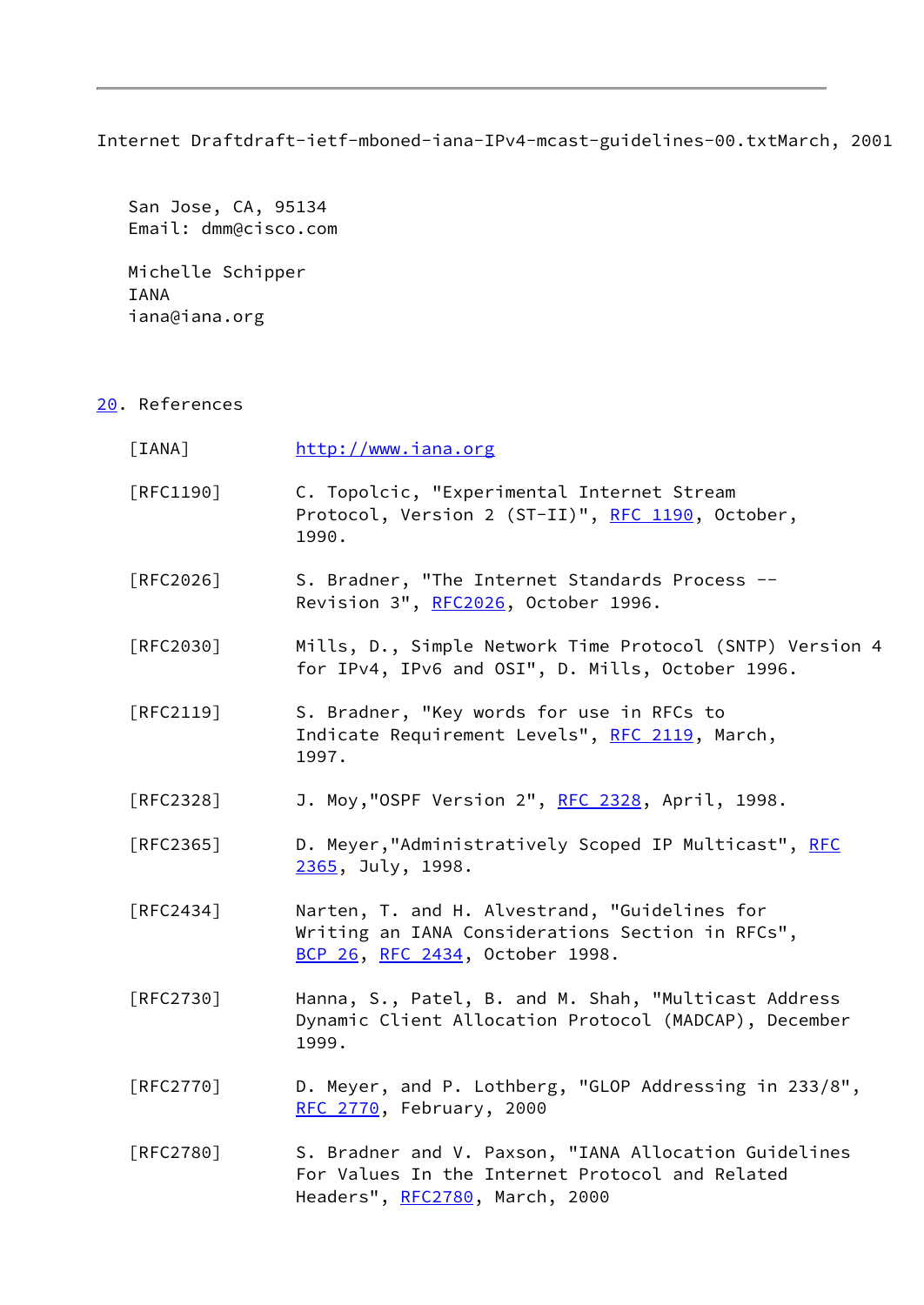[RFC2908] D. Thaler, M. Handley, D.Estrin, "The Internet Multicast

### Albanna,Almeroth,Meyer,Schipper [Page 9]

Internet Draftdraft-ietf-mboned-iana-IPv4-mcast-guidelines-00.txtMarch, 2001

Address Allocation Architecture", [RFC 2908](https://datatracker.ietf.org/doc/pdf/rfc2908), September 2000.

- [RFC2974] M. Handley, C. Perkins, E. Whelan, "Session Announcement Protocol", [RFC 2974](https://datatracker.ietf.org/doc/pdf/rfc2974), October 2000.
- <span id="page-10-0"></span>[SDR] <http://www.aciri.org/sdr/>
- <span id="page-10-1"></span> [SSM] Holbrook, H., and Cain, B., "Source-Specific Multicast for IP", [draft-holbrook-ssm-arch-01.txt](https://datatracker.ietf.org/doc/pdf/draft-holbrook-ssm-arch-01.txt), Work in progress.

#### <span id="page-10-2"></span>[21.](#page-10-2) Full Copyright Statement

Copyright (C) The Internet Society (2001). All Rights Reserved.

 This document and translations of it may be copied and furnished to others, and derivative works that comment on or otherwise explain it or assist in its implementation may be prepared, copied, published and distributed, in whole or in part, without restriction of any kind, provided that the above copyright notice and this paragraph are included on all such copies and derivative works. However, this document itself may not be modified in any way, such as by removing the copyright notice or references to the Internet Society or other Internet organizations, except as needed for the purpose of developing Internet standards in which case the procedures for copyrights defined in the Internet Standards process must be followed, or as required to translate it into languages other than English.

 The limited permissions granted above are perpetual and will not be revoked by the Internet Society or its successors or assigns.

 This document and the information contained herein is provided on an "AS IS" basis and THE INTERNET SOCIETY AND THE INTERNET ENGINEERING TASK FORCE DISCLAIMS ALL WARRANTIES, EXPRESS OR IMPLIED, INCLUDING BUT NOT LIMITED TO ANY WARRANTY THAT THE USE OF THE INFORMATION HEREIN WILL NOT INFRINGE ANY RIGHTS OR ANY IMPLIED WARRANTIES OF